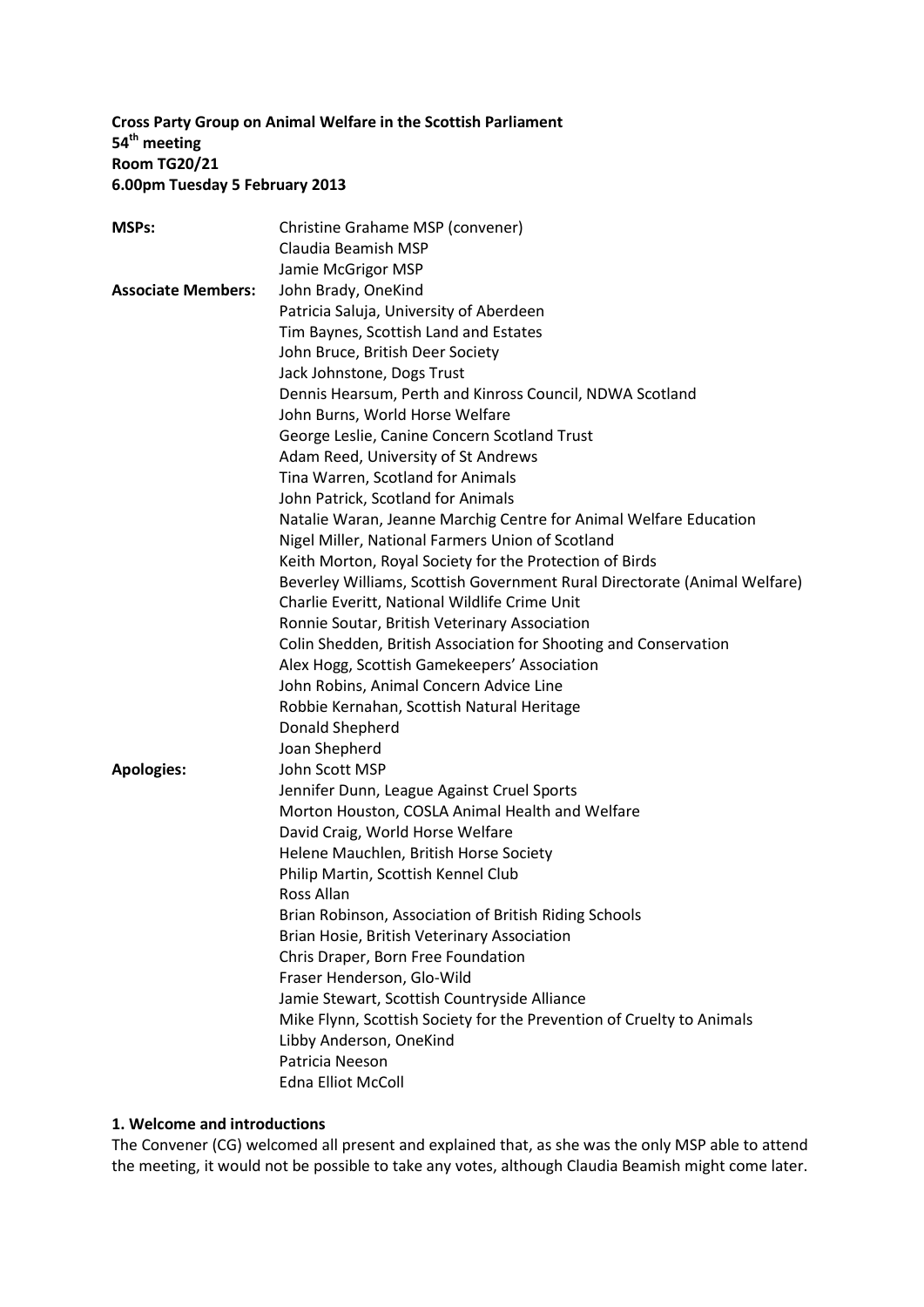(Shortly after the meeting started Claudia Beamish, MSP and Jamie McGrigor, MSP joined the group).

The Convenor also expressed best wishes to Libby Anderson who was not at the meeting due to illness.

CG reported she recently visited Polmont Prison and saw a wonderful project run by the Dogs Trust involving Staffies and young offenders who had written really eloquent diaries about the dogs, and in return received notes back from owners about the dogs.

### **2. Apologies**

As per the attendance list.

### **3. Minutes of previous meeting**

These were approved with amendments received.

#### **4. Matters arising**

**i) Implementation of EU Regulation 1099/2009 on the protection of animals at the time of slaughter** 

The convenor noted that Regulations to implement the directly applicable measures in the Regulation have been passed by the Parliament. These maintain existing national rules considered to go beyond the standards of the EU Regulation.

She also noted that the Scottish Government also intends to bring in a second tranche which will cover potential new national rules on issues such as welfare protection for animals killed outside a slaughterhouse and animals killed by methods prescribed by religious rites. Some of the retained national rules could be reviewed under this process.

Beverley Williams (BW) reported that SG is continuing to collate and analyse responses from the consultation on implementing 1099/2009 in Scotland. In parallel, discussions are ongoing regarding training arrangements for industry workers going forwards.

George Leslie (GL) asked if any decision had been made about siting of CCTV cameras. BW reported that the Scottish Government had never intended to implement compulsory CCTV as part of the initial implementation of 1099/2009, but that a specific question had been asked on the matter in the consultation and responses will be considered. There was a discussion about possibly differing opinion on EU legal advice on the legality of siting of CCTV. John Patrick (JP) said that he had obtained advice from the EU that it would be legal for the Scottish Government to legislate on CCTV. BW responded by saying that their legal advice remained that under 1099/2009 there could not be a national rule as provided by 1099/2009 on CCTV - however CCTV was permissible as an enforcement tool. After discussion BW clarified that the view on national rules had been reached by policy officials on reading 1099/2009. She noted that the Commission's letter did not contradict that view, but that it did helpfully confirm that there was no barrier to Member States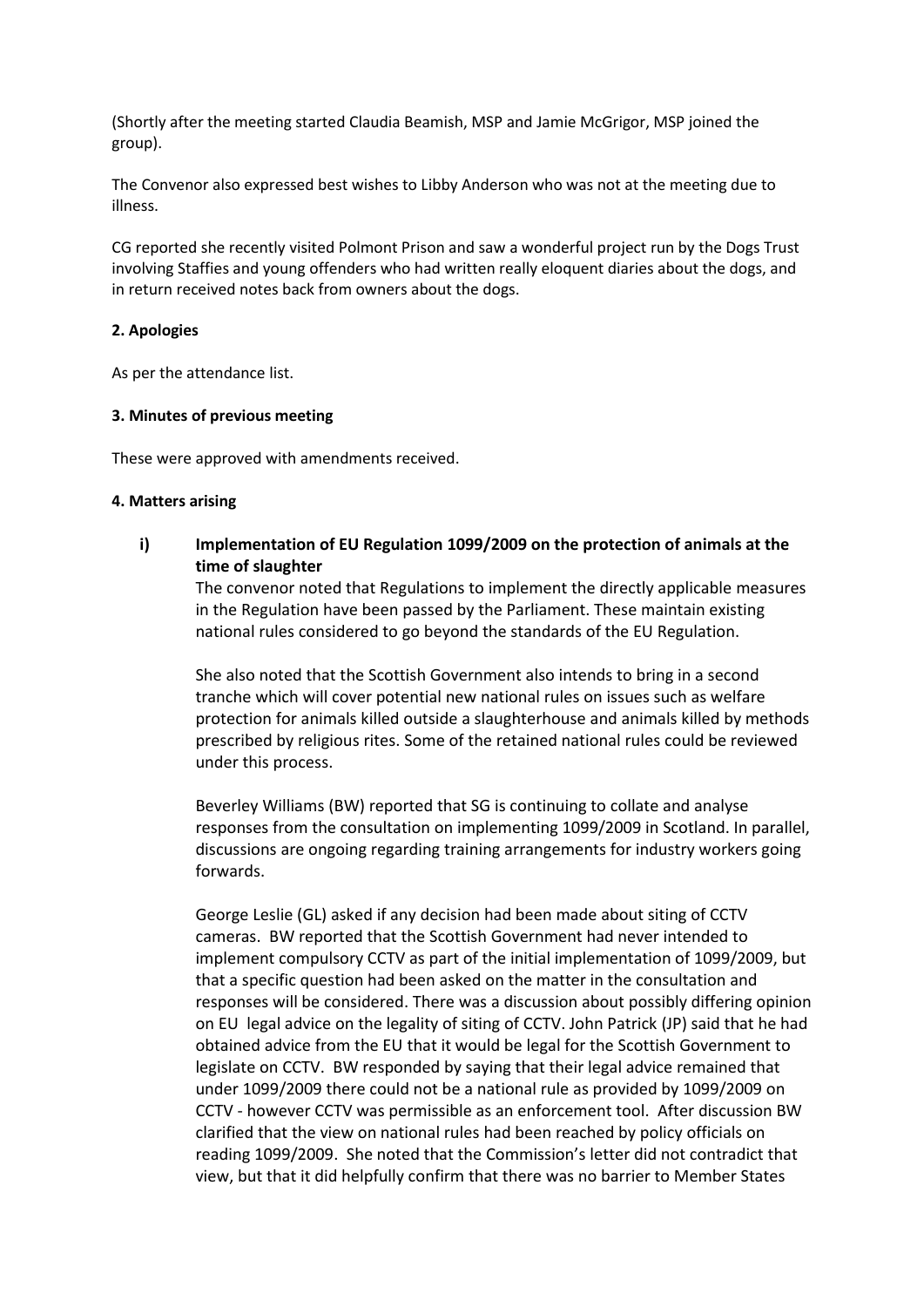choosing to use compulsory CCTV to help enforce 1099/2009, where that use can be shown to be effective and proportionate.

John Robins (JR) expressed concern that the Scottish Government might be wrongly describing its own interpretations of situations as legal opinion in a bid to curb debate and stifle opposition to Government objectives.

CG noted that Government policy was not to release legal advice received. She asked whoever had documentation to send it on and she could table a question.

#### **ii) Circuses with wild animals**

The Convenor noted that the Group had a presentation on this subject from Chris Draper of Born Free Foundation in October. Since that time there has continued to be a good deal of activity south of the border including the passage of a complex licensing scheme intended to ensure rigorous welfare standards. A Private Member's Bill seeking a ban on wild animal circuses was introduced by Thomas Docherty MP and during the debate the Minister Richard Benyon MP repeated the coalition government's commitment to introduce a full ban on wild animals in circuses in England by legislation during the current session. DEFRA has offered to extend the scope of this Bill to cover Scotland and, it was believed, the other devolved administrations.

BW advised that the Scottish Government are considering Defra's offer, but that the first steps of clarifying the legal position of a ban in Scotland and consulting remain. The Animal Welfare Team is currently drafting a consultation to gauge public response. On questioning she confirmed that a ban could potentially be achieved through a Scottish Bill, but given the greater DEFRA resources it may be that a legislative consent motion is used for Scotland to piggyback on the DEFRA bill.

#### 5. **Correspondence**

The Cabinet Secretary replied to our letter last year seeking views on enforcement of the Animal Health and Welfare (Scotland) Act 2006, secondary legislation under the Act, and support for out of hours veterinary services. This letter has been circulated to the Group. There was feeling from the group that the letter was not perhaps as helpful on out of hours services, which can be very expensive.

Ronnie Soutar (RS) indicated that the reason practices have to charge so much for out of hours services is that it is very expensive to run.

Jack Johnstone (JJ) believed PDSA do a good job for people who cannot afford to pay for treatment. John Robins (JR) highlighted that not everyone lives in an area with PDSA coverage. John Bruce (JB) said that in times of recession people needed to care and love for their animal even more.

There was recognition that it is a complex area and the group had a range of views including: compulsory insurance under a pet licensing scheme, some practices could absorb additional costs of out of hours services in with other work they do, and a recognition that responsible pet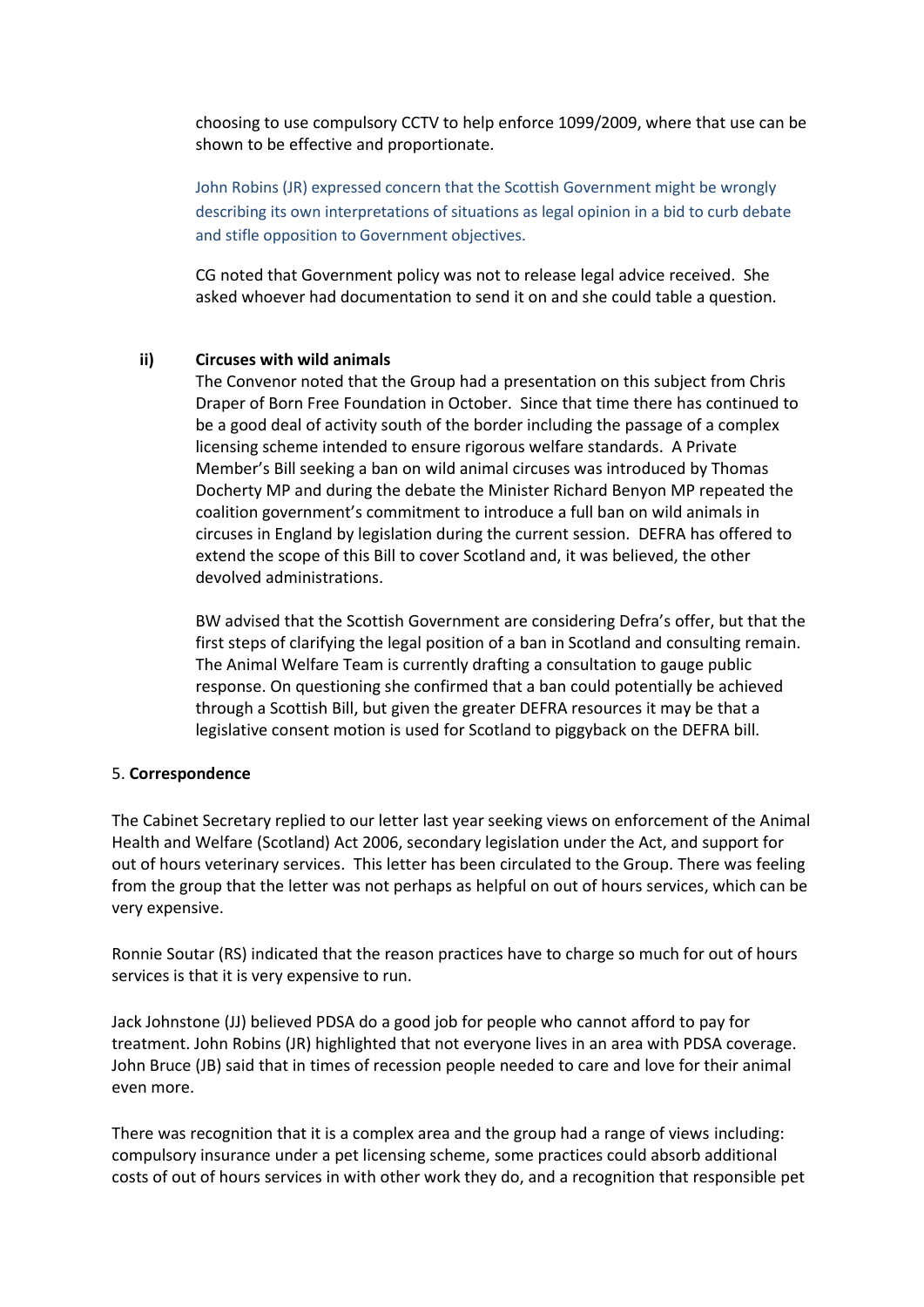owners can find themselves in economically challenging times. Perhaps in future meetings we could get PDSA to come and present or discuss the impact of the recession on animal welfare.

# 6. **General licences for killing wild birds**

It is illegal to kill wild birds in Scotland. However authorised persons (usually the landowner, his agent or an authorised pest controller) can avail themselves of a set of general licences issued every year to cover common situations. The licences are regularly consulted on and SNH carried out this process recently for the 2013 licences. A number of relevant animal welfare issues have arisen and one CPG member John Robins has questioned the process as a whole.

Presentation by Robbie Kernahan (RK), Head of Wildlife Operations, Scottish Natural Heritage:

SNH role is to promote species conservation, to ensure licences are given only to *bona fide*  applicants and to strike a balance between, on the one hand, the legitimate demands of scientific research, survey, monitoring and recreational enjoyment of wildlife and on the other hand the need to avoid excessive disturbance to protected species.

In terms of wild birds and the law, all wild birds are protected as are eggs and young. Nests are only protected during 'breeding', and one cannot obstruct access to a nest. Some species receive greater protection

This evening the focus would be on licensing. Although the legislation helps to protect these species, it is not there to prevent anyone doing anything that might affect them. Licences permit people to do things that would otherwise be against the law.

However, they can only be issued for specific purposes (defined in the legislation)

SNH issue licences for the following purposes:

- science, research, conservation, education
- ringing, marking
- photography
- development (Badgers Act only)
- re-introductions, zoological or botanical collections

There are some contentious areas which include; preventing the spread of disease, health and safety purposes, preventing serious damage, agricultural or forestry operations (badgers only) or for imperative reasons of overriding public interest.

General Licences are possibly more contentious. There are 14 different licences designed for common scenarios. There is no need to apply for them as they are available on SNH website for 'Authorised' persons. There is an annual consultation. There are some conflicting views for example on the type of traps used, the people who can operate, and the types of species covered.

JP was concerned about the ease of availability of licences on the website. His organisation had been alerted about a case in Queens Park in Glasgow on an allotment site. Owners had downloaded a licence, used a Larsen trap to trap corvids and were showing delight at taunting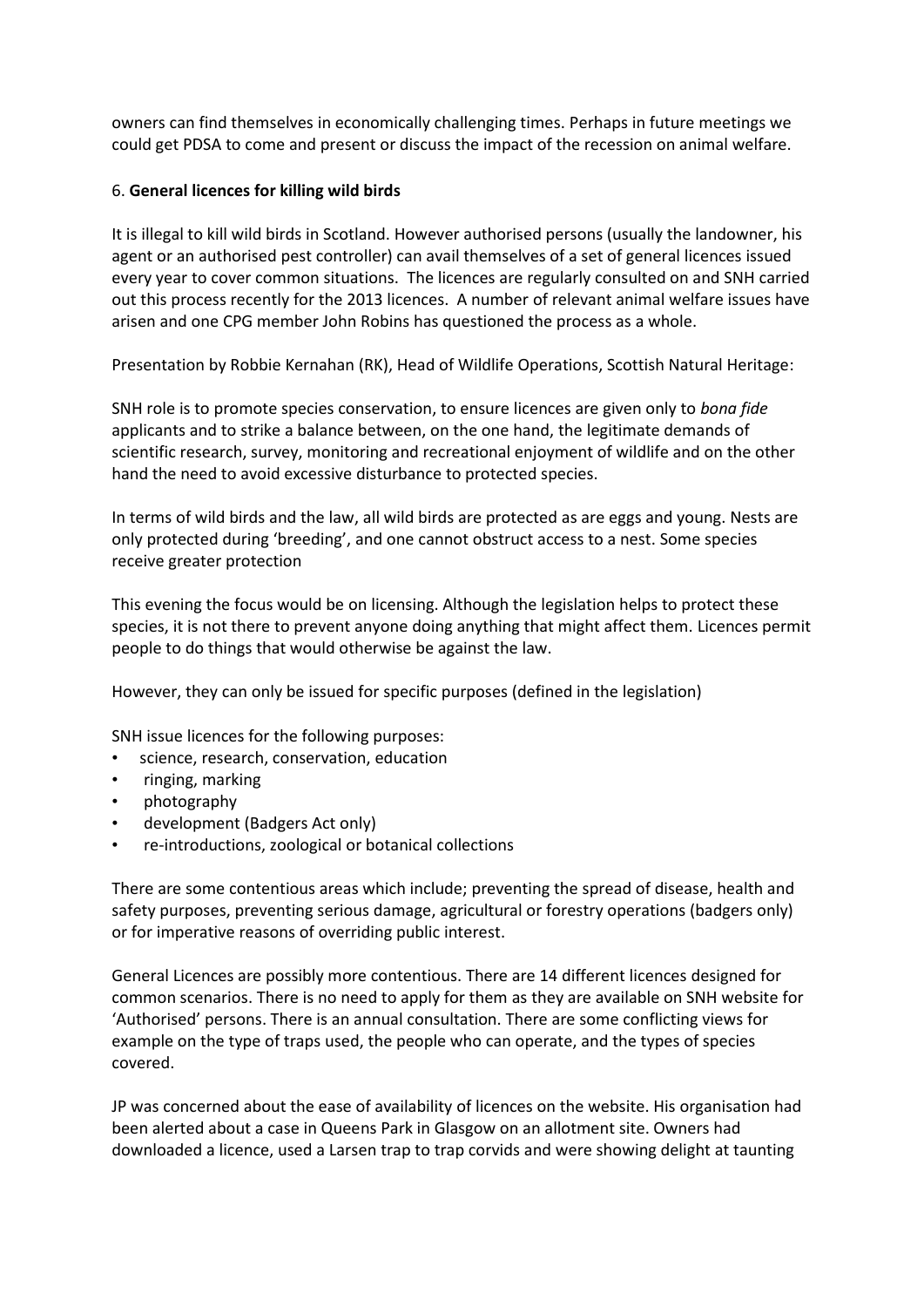the trapped birds. When Scotland for Animals contacted the police they were informed that as the owners had downloaded a form there was nothing the police could do.

RK said there are supposed to be checks and balances and there is a job to be done on publicising conditions of general Licences

JR asked if it was the case that the licence could just be read and did not need to be downloaded. RK confirmed that to be the case if they are an authorised person. JR said their organisation took a call about owners who had laid a trap for magpies then gone off on holiday. A fox had entered the trap and JR found the fox in the trap and it had eaten the decoy bird. The police were not sympathetic because the owner of the trap had downloaded a licence. He believes the consultation process to be flawed; 22 groups were contacted, 12 were in favour of the system and only 3 could be considered on the side of the birds which he believes is unbalanced and weighted before the start.

CG asked how it could be ascertained whether someone is authorised, RK confirmed that the legislation defines authorised persons, and you need to be authorised to place traps on the land in question.

Nigel Miller (NM) suggested that terminology of "licensing" was misleading and it should be considered guidance.

Colin Shedden (CS) said that lots of birds are still protected. RK confirmed that and said people needed to satisfy the conditions of licence otherwise they were committing an offence.

Jamie McGrigor (JM) was horrified at sadistic people in the Glasgow case mentioned by JP.

CG had concerns that someone could buy a trap online, set it, and no-one would check you out unless an offence had been committed.

RK asked how else the system could be operated.

JR suggested there was flaw in that many people are not competent to despatch birds humanely. In a case in Bearsden a woman trapping birds was hitting the trapped bird off a wall. He wants a consultation on whether we should have a system where people can just read information on the internet and then kill birds. Killing native birds to protect non-native birds is just not right.

CG said we can bring a petition to the Scottish Parliament to raise the issue, although it may be better to write to the Cabinet Secretary first. Usually petitions do better if they are a 'last resort' and other steps have been shown to be taken beforehand.

RK is concerned at the lack of awareness of the conditions attached to the licence.

CS asked if there is any difference between General Licences and the Deer Act

Charlie Everitt (CE) highlighted that traps must be registered with local police.